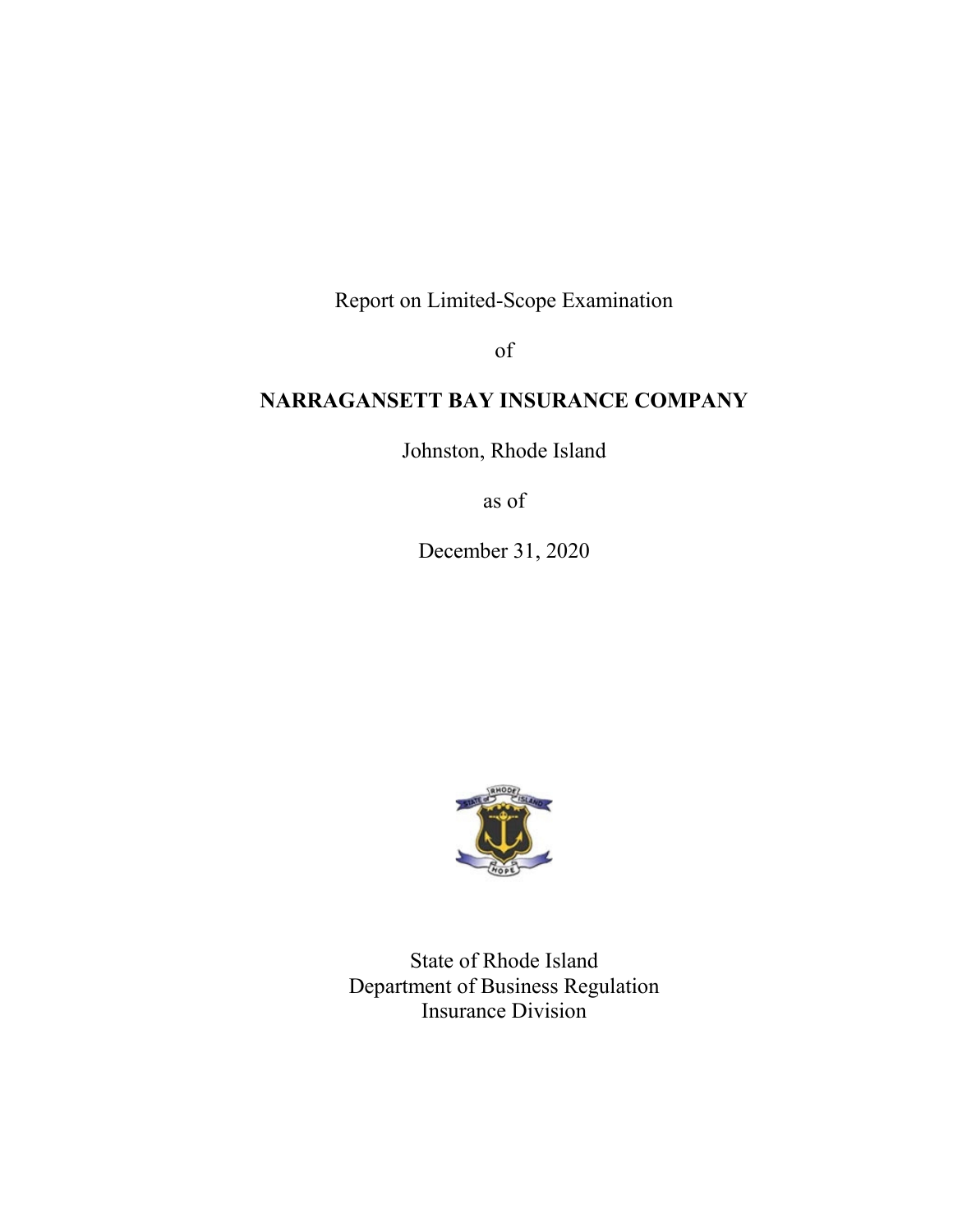

**State of Rhode Island DEPARTMENT OF BUSINESS REGULATION 1511 Pontiac Avenue, Bldg. 69-2 Cranston, Rhode Island 02920**

**Insurance Division**

## **ADOPTION ORDER**

The attached Limited-Scope Report of Examination as of December 31, 2020, of the condition and affairs of

## **NARRAGANSETT BAY INSURANCE COMPANY**

was recently completed by duly qualified examiners, pursuant to the provisions of the Rhode Island General Laws.

Due consideration has been given to the comments of the examiners regarding the operation of the Companies and their financial condition, as reflected in the report.

It is therefore ORDERED that said Report be, and it is hereby, adopted and filed and made an official record of this Department as of this date.

Department of Business Regulation

Elizabeth Kelleher Dwyer Dated: May 25, 2021<br>Superintendent of Insurance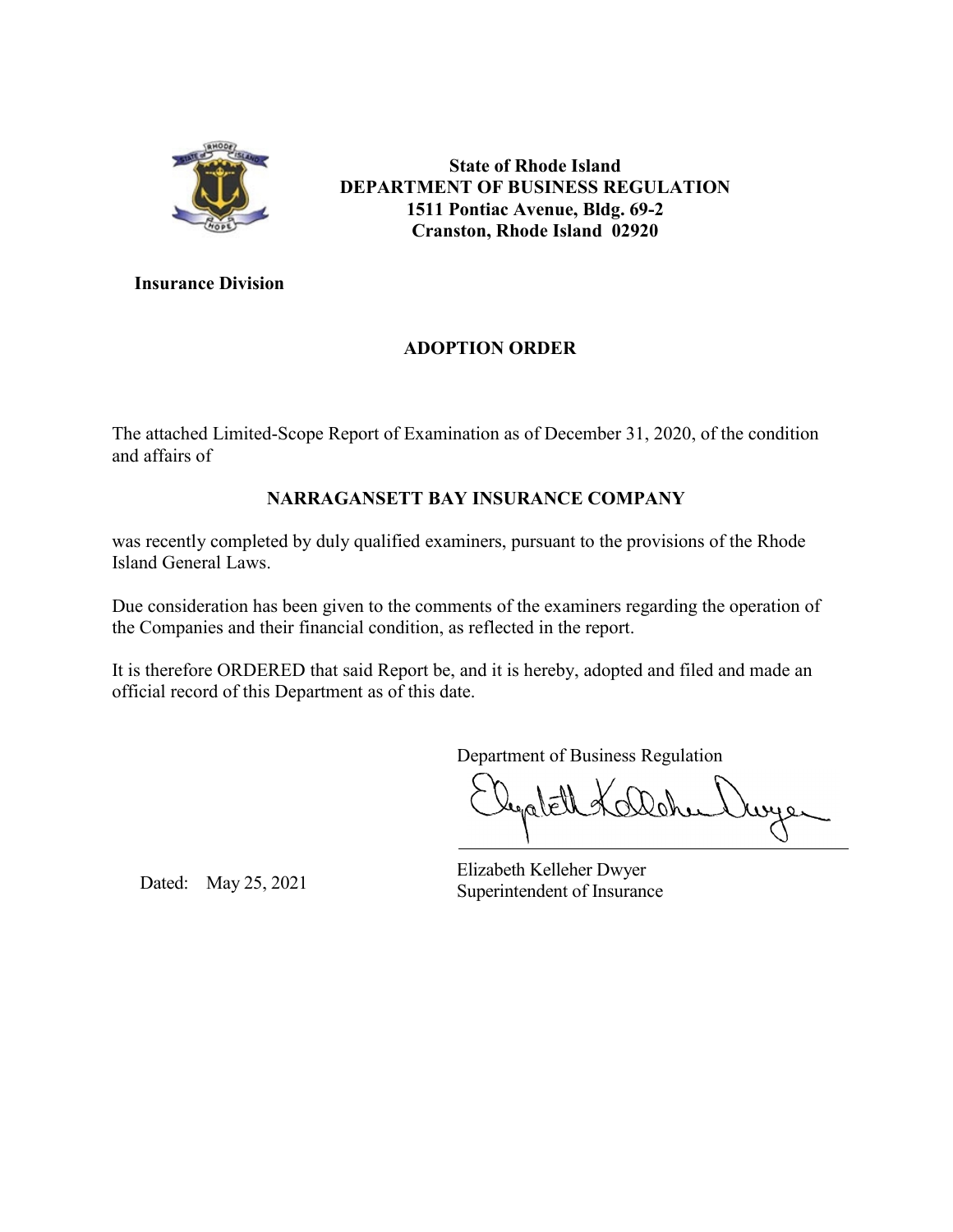## **TABLE OF CONTENTS**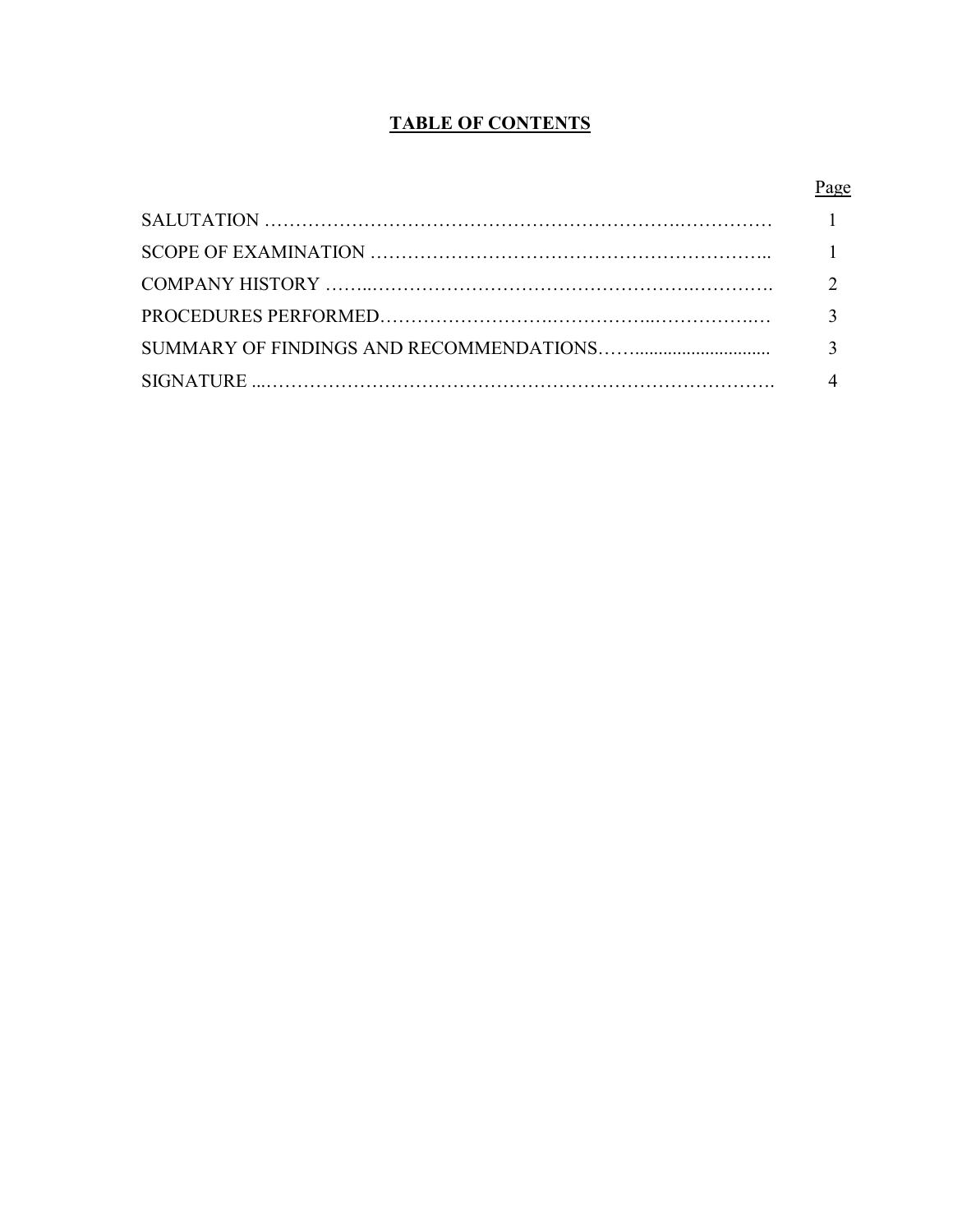May 7, 2021

Ms. Elizabeth Kelleher Dwyer Superintendent of Insurance State of Rhode Island Department of Business Regulation 1511 Pontiac Avenue, Bldg. 69-2 Cranston, Rhode Island 02920

Dear Superintendent Dwyer:

In accordance with your instructions and pursuant to Chapters 13.1 and 35 of Title 27 of the General Laws of the State of Rhode Island, a limited-scope examination has been made as of December 31, 2020, of

### **NARRAGANSETT BAY INSURANCE COMPANY**

hereinafter referred to in this report as "NBIC," or the "Company," and the following report is respectfully submitted.

#### **SCOPE OF EXAMINATION**

The last full-scope examination of the Company was performed as of December 31, 2018. This limited-scope examination as of December 31, 2020 was performed by the Rhode Island Insurance Division ("Division") to address concerns related to the aging of the Company's reinsurance recoverable and the proper recording of the Provision for Reinsurance in accordance with the NAIC Accounting Practices & Procedures Manual, SSAP 62R (*Property & Casualty Reinsurance*); the implementation of a contract management and approval process, and implementation of a standardized vendor due diligence and risk management program.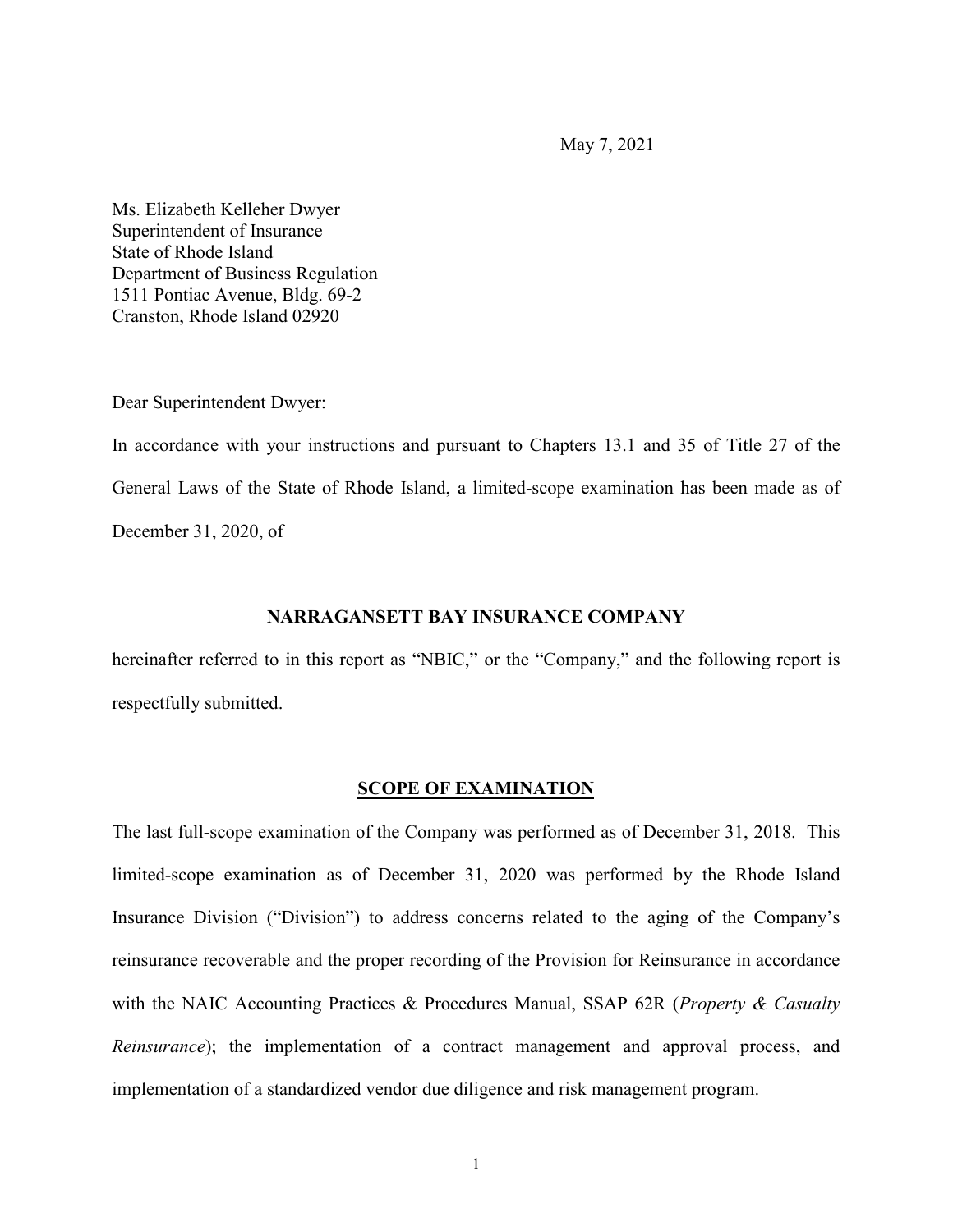As this examination is limited in scope, this examination report is not intended to communicate all matters of importance for an understanding of the Company's financial condition. The format of this report is consistent with the current practices of the Division and the examination format prescribed by the National Association of Insurance Commissioners.

#### **COMPANY HISTORY**

The Company was established in 1981 by the Rhode Island General Assembly as a wholly owned subsidiary of Pawtucket Mutual Insurance Company ("PMIC") and it commenced business on April 1, 1982. NBIC, in conjunction with PMIC, wrote personal lines of insurance in New England and certain Mid-Atlantic States.

Effective January 1, 2006, the Company commenced writing homeowners and fire insurance policies in Rhode Island, and in early 2007, the Company expanded its direct writings to Massachusetts and in September 2007, to New York. In 2009, the Company received approval to write business in New Jersey and Pennsylvania. In 2018, the Company received approval to write business in Virginia and has applications pending in Maryland and Delaware and to write water-only policies in Florida on an Excess & Surplus lines basis. As of the end of 2018 Pennsylvania is the only state listed above in which the Company is not actively writing.

On November 30, 2017, Heritage Insurance Holdings, Inc., a Delaware insurance holdings company, acquired NBIC Holdings, Inc., the parent company of NBIC. Heritage Insurance Holdings, Inc. acquired NBIC Holdings, Inc. for \$250,000,000. The acquisition was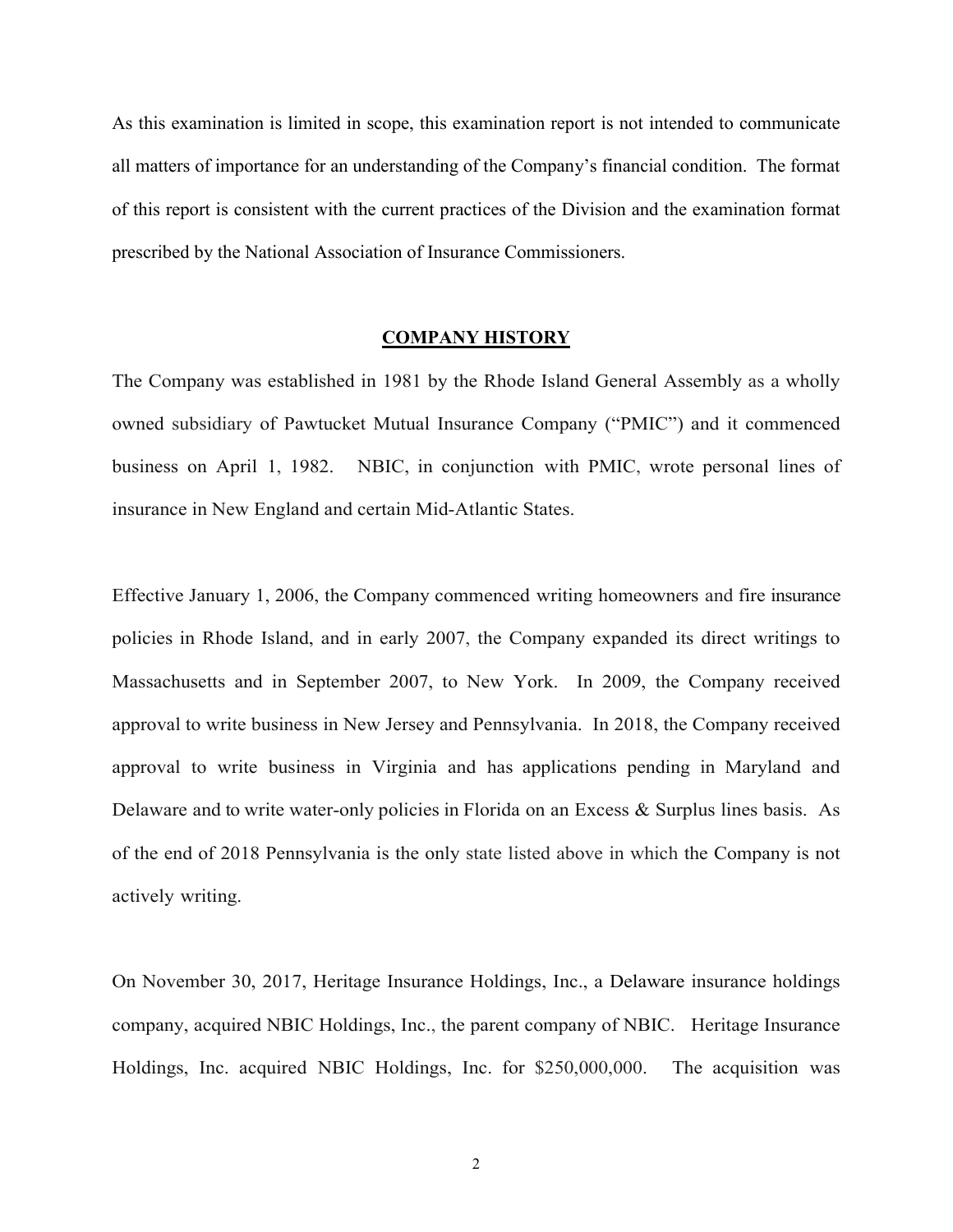financed with \$210,000,000 in cash and \$40,000,000 of the Company's common stock.

#### **PROCEDURES PERFORMED**

The Division requested and received support for a sample of reinsurance recoverable balances as of December 31, 2020. The reinsurance recoverable balances were listed by reinsurance treaty cessions. The Company then provided support for four (4) settlements from the reinsurance brokers that were received in January 2021 and February 2021. These settlements were then agreed to the reported reinsurance recoverable balance listed for the applicable reinsurer, and the total settlement balance was agreed to the bank statement daily deposits. A review was also performed of the Provision for Reinsurance as reported by NBIC in its 2020 Annual Statement, Schedule F – Part 3.

In relation to the Company's Information Technology (IT) environment, the Division requested documentation of the contract management and vendor risk management processes in place as of December 31, 2020. The Division received and reviewed various signed contracts, request for proposals (RFPs), and screenshots evidencing a central repository for significant contracts and vendor due diligence and risk management process.

#### **SUMMARY OF FINDINGS AND RECOMMENDATIONS**

The Division was satisfied that NBIC was able to document its reinsurance recoverable balance by reinsurer, and that the reinsurance recoverable balances were properly aged. Also, based on the review of the reinsurance recoverable aging, the Division was satisfied that the Provision for Reinsurance was properly calculated at December 31, 2020. The Division also confirmed that